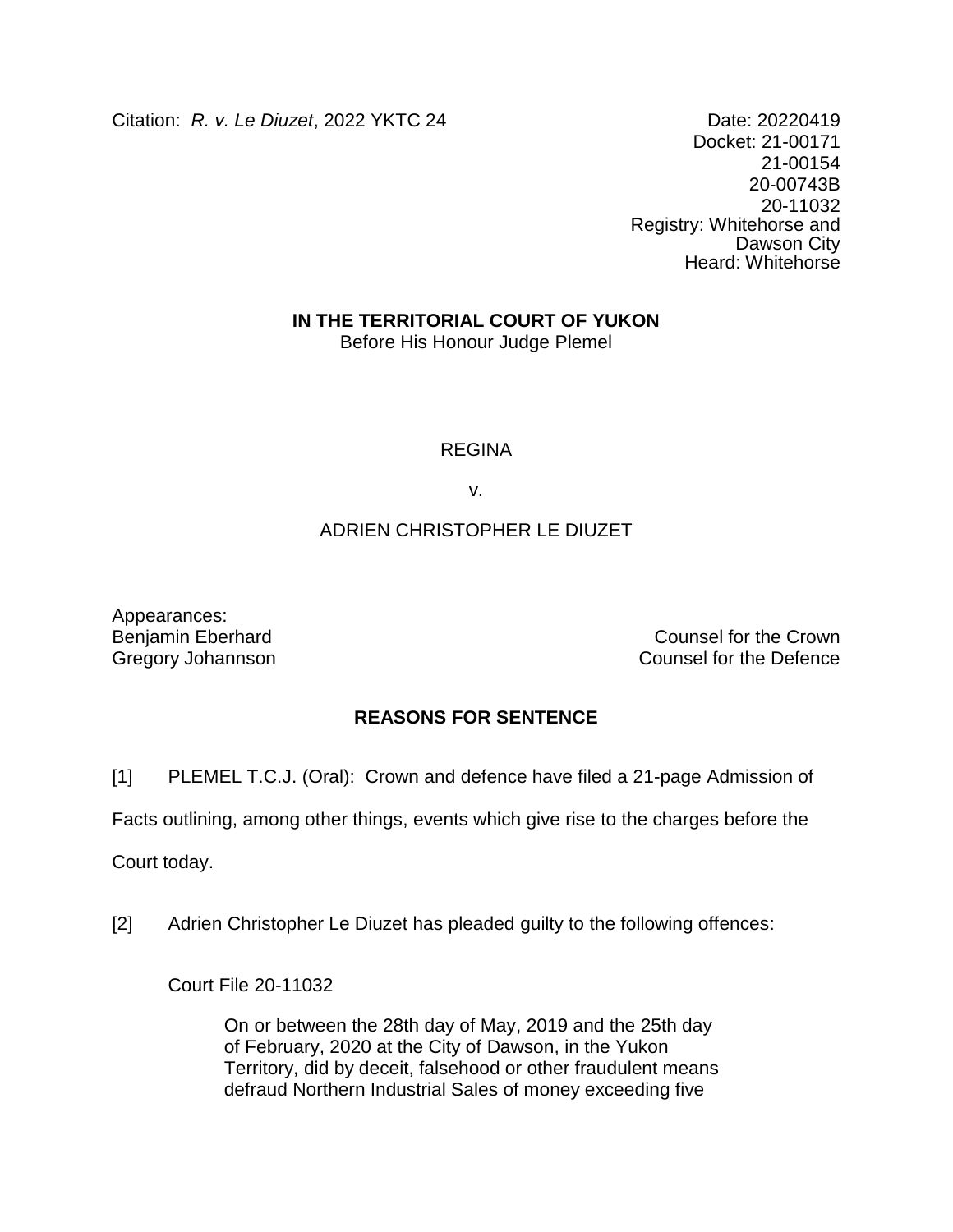thousand dollars, contrary to Section 380(1)(a) of the *Criminal Code*.

Court File 21-00171

COUNT #1: on or about the 7th day of January in the year 2021 at Whitehorse, Yukon Territory, did possess a substance included in Schedule I to wit: Cocaine for the purpose of trafficking, contrary to Section 5(2) of the Controlled Drugs and Substances Act.

Mr. Le Diuzet is jointly charged with two adult females and one adult male for this

offence. I am advised that their charges are still pending.

Court File 21-00154, there are several counts on this Information. I am dealing

with counts 2 and 4.

Count 2

On or about the 25th day of February in the year 2021 at the city of Whitehorse, in the Yukon Territory did have in his possession proceeds of property, to wit: Canadian currency of a value exceeding five thousand dollars knowing that all of the proceeds of the property was obtained by the commission in Canada of an offence punishable by indictment contrary to Section 354(1)(a) of the Criminal Code*.*

Count 4

On or about the  $25<sup>th</sup>$  day of February in the year 2021 at the city of Whitehorse, in the Yukon Territory, did have in his possession a firearm, to wit: a shotgun, without being the holder of a licence under which he may possess it, contrary to Section 91(1) of the Criminal Code

[3] I begin with a summary of the facts in order of their occurrence.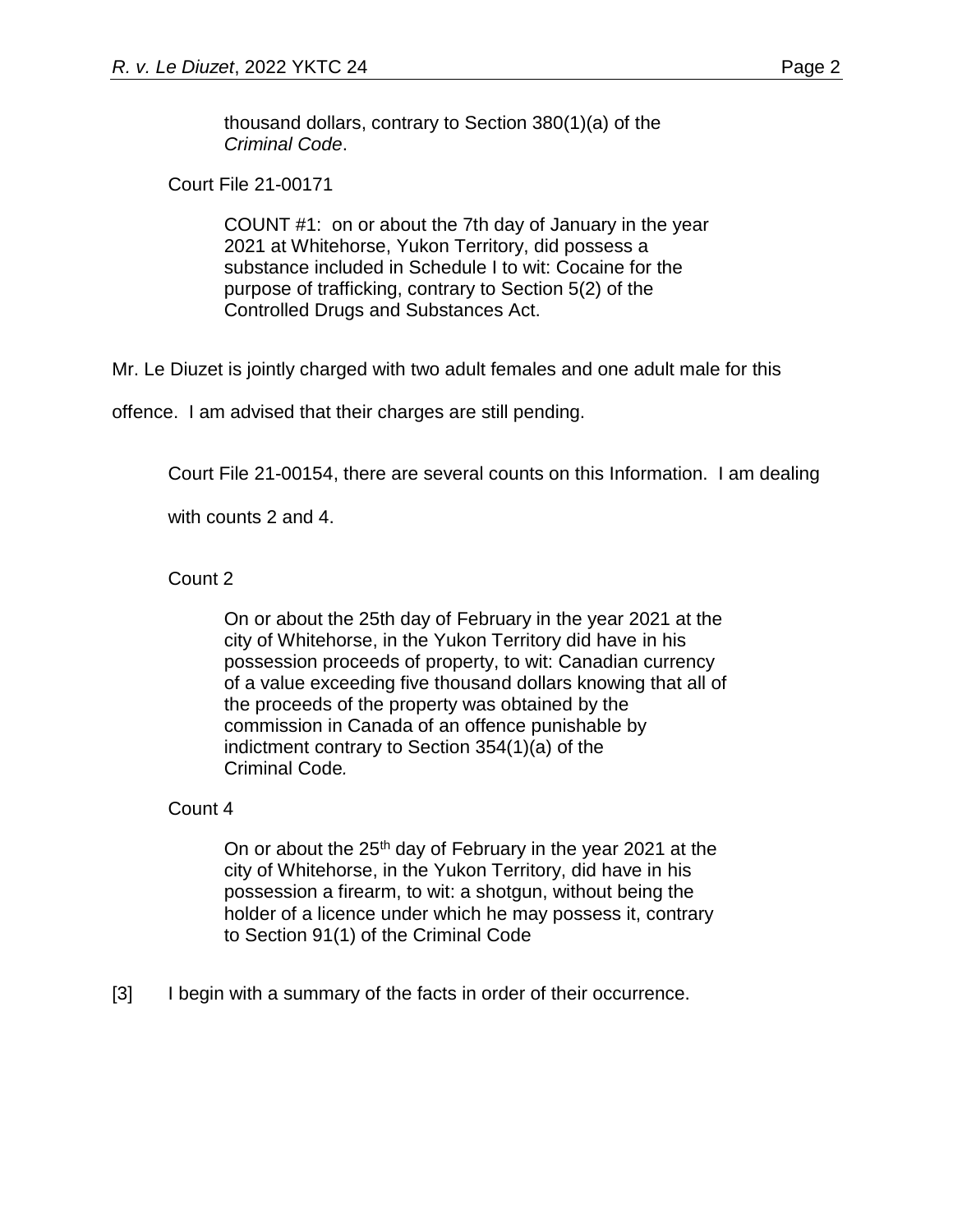### **Facts**

#### *Court File 20-11032*

[4] While Mr. Le Diuzet was working in Dawson City as a manager of Northern Industrial Sales, he defrauded his employer of \$31,652.62 through various means. The business records reflect that this occurred between May 28, 2019 and February 25, 2020. The fraud was discovered by the manager of the business who replaced Mr. Le Diuzet. He reported it to the RCMP, who conducted an investigation which resulted in the laying of this charge.

[5] Since then, he has paid some of the money back and continues to do so. On March 11, 2022, counsel advised the Court that the balance owing was \$15,585.04.

[6] Crown and defence are in agreement that an appropriate sentence for this offence is a suspended sentence or perhaps one day time served followed by two years probation with the main condition being that he continue to make payments until the full amount of the fraud is repaid.

### *Court File 21-00171*

[7] Mr. Le Diuzet advises that though he used cocaine on occasion before moving to Dawson City, it was while working there that it became a problem for him and he used it every day over a six- to eight-month period.

[8] On January 7, 2021, while under police surveillance, Mr. Le Diuzet was observed to make three short duration meets with people and vehicles in the Whitehorse area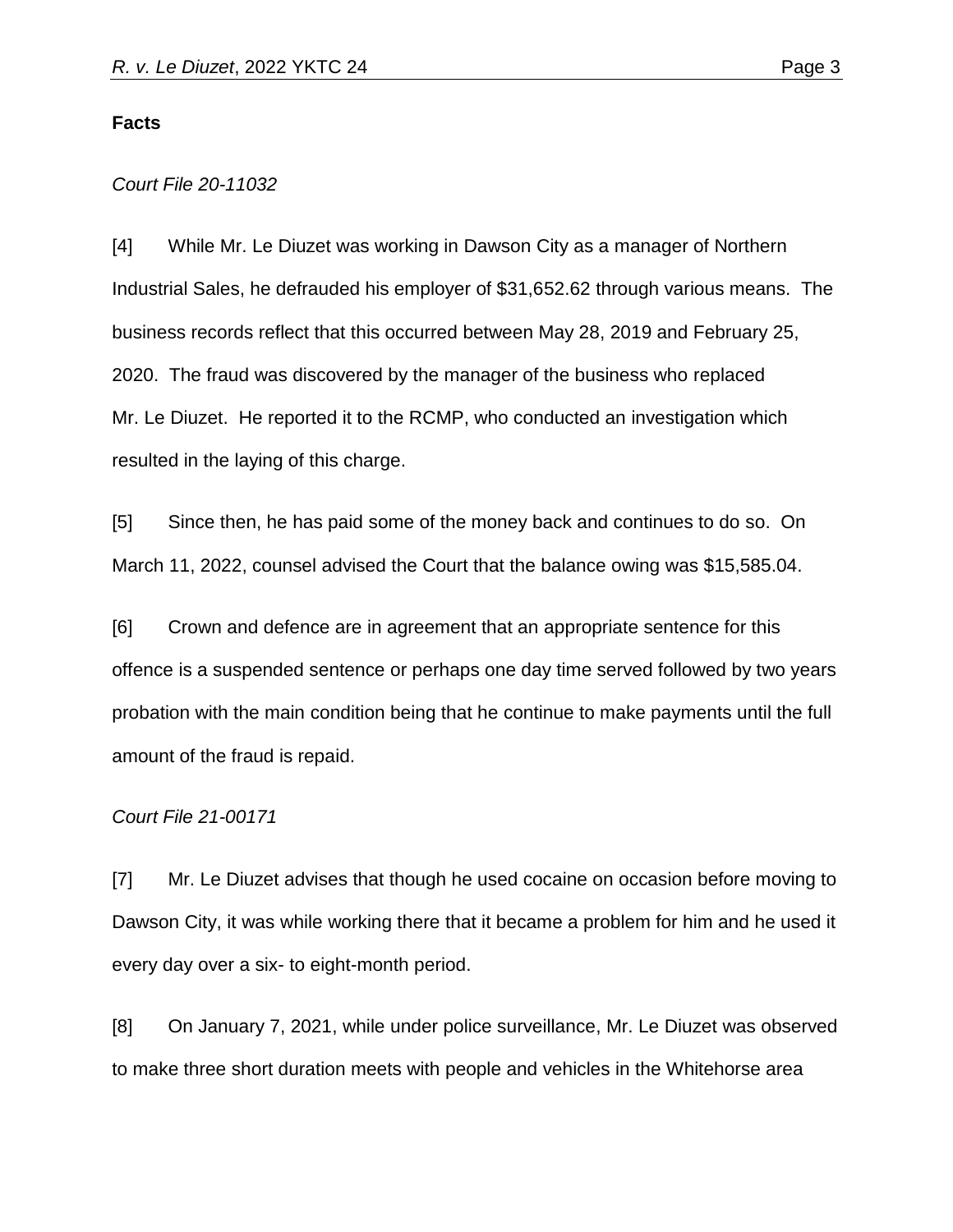before returning to a residence. At the time, police were in the process of drafting a search warrant for that residence which he and others occupied.

[9] On one of the short stops that day, he was observed exchanging something with a man who was on foot. Police believed they had witnessed a drug deal and arrested the other male for possession of a controlled substance. After transporting that person to the Arrest Processing Unit ("APU") on an outstanding warrant, they stopped the vehicle being driven by Mr. Le Diuzet and arrested him for possession for the purpose of trafficking. They searched him and located on his person, among other things; a phone, \$690 in Canadian currency, and a plastic bag with multiple plastic twists of cocaine. A second phone was found on the driver's seat.

[10] A female passenger was also arrested and placed in the back seat of the police vehicle. Later, after processing her at the APU, they found a small ball of cocaine in the seat where she had been sitting, which was not there before she entered.

[11] Meanwhile, there had been other activity at the residence which resulted in the arrest of an adult male and a male youth who was under the age of 18. The youth left the residence with a grocery bag and got into a taxi, which was subsequently stopped by police. The bag in the youth's possession was found to contain multiple boxes of Ziploc baggies, a small scale, and approximately 1.25 kilograms of cocaine.

[12] In the Admission of Facts, at para. 73, it is agreed that:

In addition to the cocaine located by RCMP upon his arrest, Mr. Le Diuzet jointly or, in the alternative, constructively possessed the 1.25kg of cocaine seized from [the youth] and had the intention to traffic this cocaine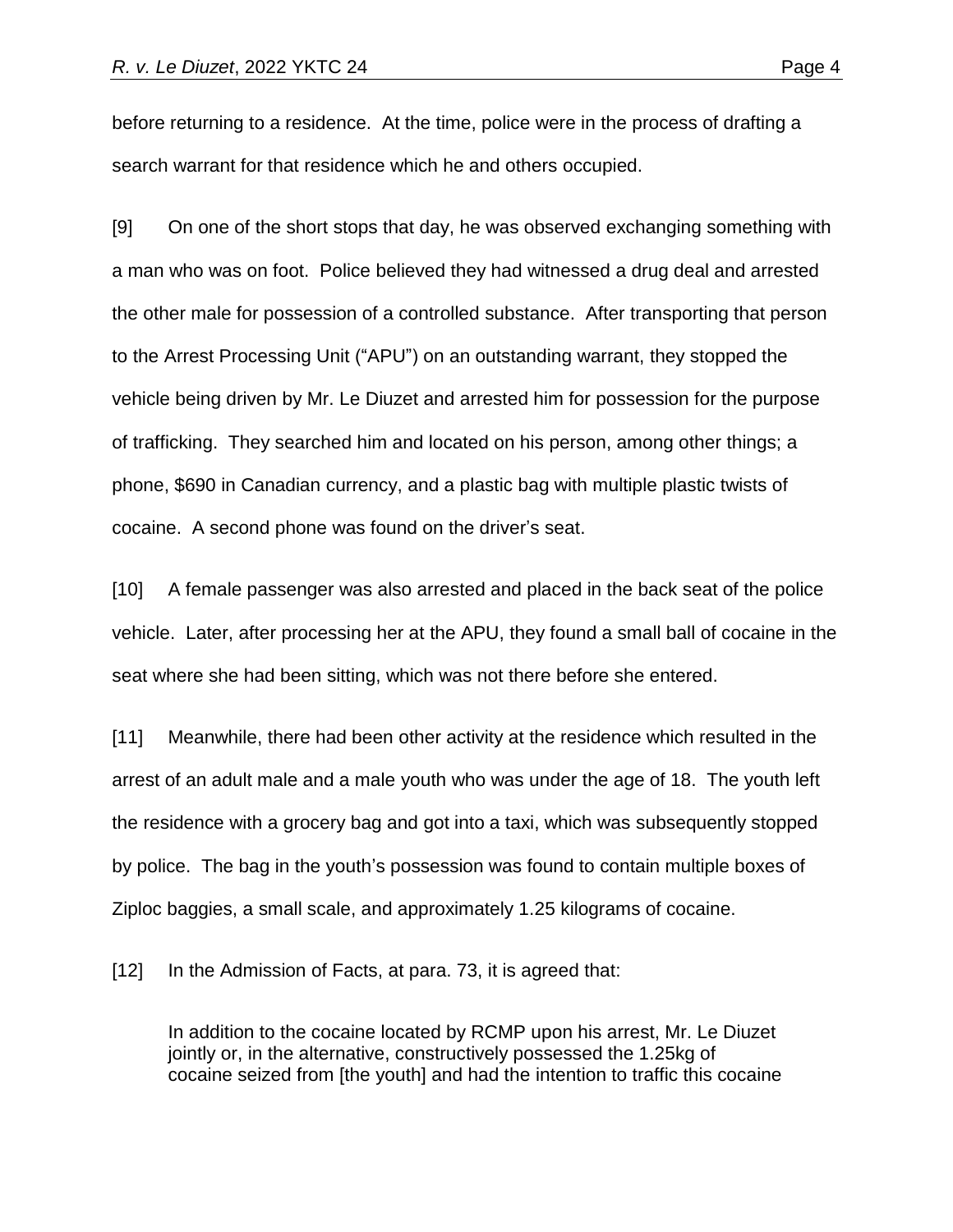as part of a joint venture to traffic all of the cocaine seized by RCMP in this investigation. …

[13] At the residence, police arrested two of Mr. Le Diuzet's co-accused for trafficking. They were Paul Louis William Middleton and Havanna Lynn Rose Papequash. Approximately two ounces of cocaine were in plain view on a table when police entered, pieced into gram and one-half grams, and located in individual baggies. The residence was secured.

[14] The next day, while two police officers were guarding the house, Christine Denechezhe arrived. She was also arrested for trafficking a controlled substance and transported to the APU. That day, January 8, 2021, several items were seized by police from a bathroom and closest off Christine Denechezhe's bedroom, including three bags of crack cocaine, a glass vial with several unknown white pills, three bags of various unknown pills, a vacuum sealer, and \$34,315 in Canadian currency. Among items seized from other locations in the residence were binders of score sheets, mail addressed to Mr. Le Diuzet and three other individuals, digital scales, a crack pipe, a video surveillance base station, three bags of cutting agent, multiple LSD tabs, mushrooms, a bag with several rocks of crack cocaine, a razor blade, a vacuum sealer, and a mortar and pestle, which tested positive for cocaine.

### *Court File 21-00154*

[15] After his release on the January 7, 2021 offence, Mr. Le Diuzet was arrested on February 25, 2021, while he was again under police surveillance. A small amount of crack cocaine was found in the car he occupied. He was again charged with trafficking,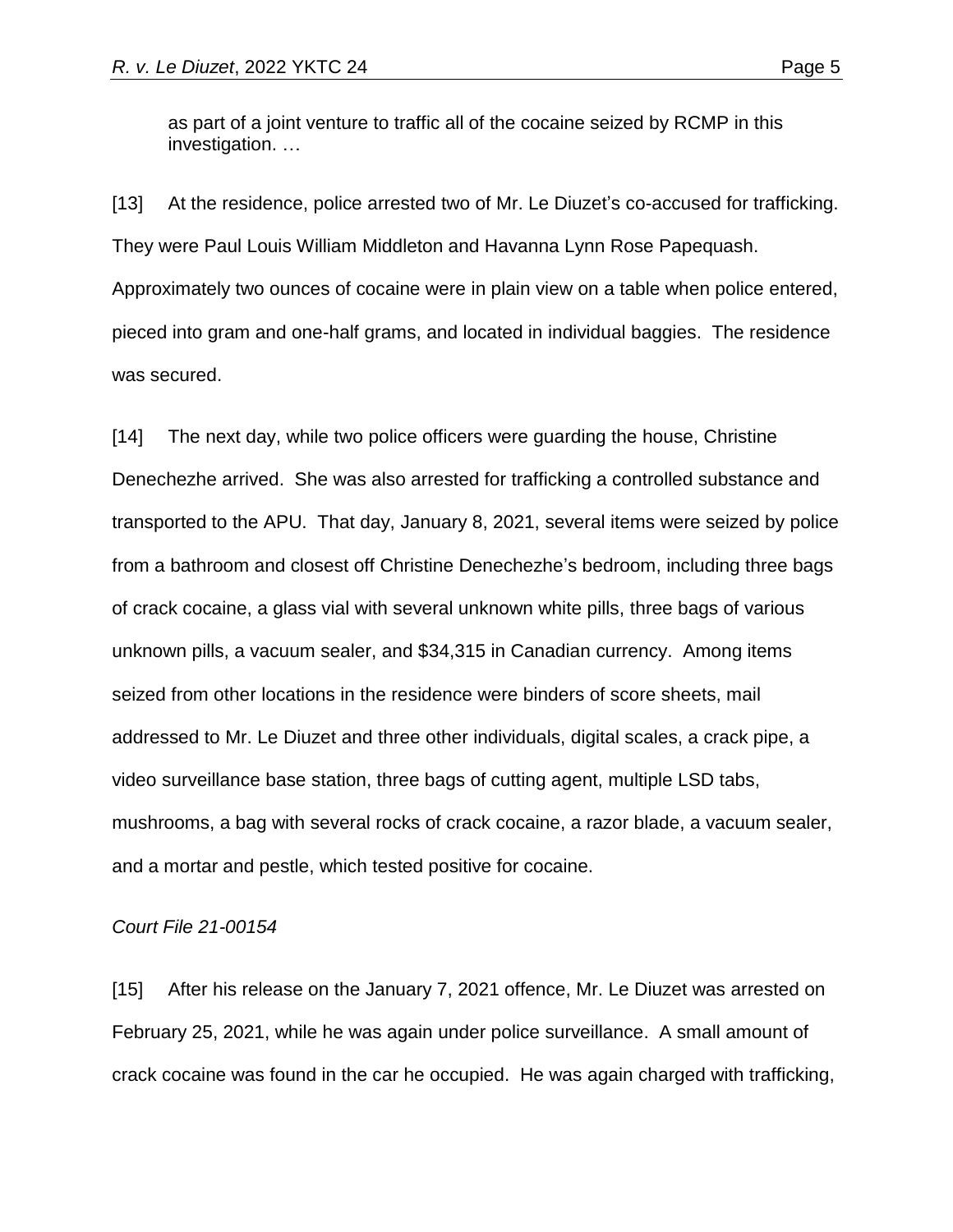but that charge is not being dealt with by the Court at this time. A shotgun was located in a rifle scabbard in the backseat of the car. There was no ammunition in the car. He admits that he did not have a licence to possess that firearm, which is the subject of Count 4 on this court file.

#### **Sentencing Positions of Crown and Defence**

[16] A search of the residence the accused occupied with others was subsequently conducted on February 25, 2021. Inside, the police located approximately \$8,700 in Canadian currency, which Mr. Le Diuzet admits was his and that it was proceeds of crime referred to in Count 2.

[17] As previously mentioned regarding the fraud charge, Crown and defence agree that a suspended sentence or a sentence of one day time served followed by probation would be appropriate. They both agree that the main condition should be full restitution to the victim.

[18] Crown and defence could not agree on sentences for the offences of January 7 and February 25, 2021. They referred to cases to support their respective positions.

[19] The Crown urges the Court to impose a sentence of two years less a day followed by two years probation with appropriate terms. As aggravating factors, the Crown refers to the seriousness of trafficking in cocaine and the resultant harm to individuals and communities; the total amount of cocaine involved, which is 1.9 kilograms; the fact that isolated northern communities are particularly vulnerable; and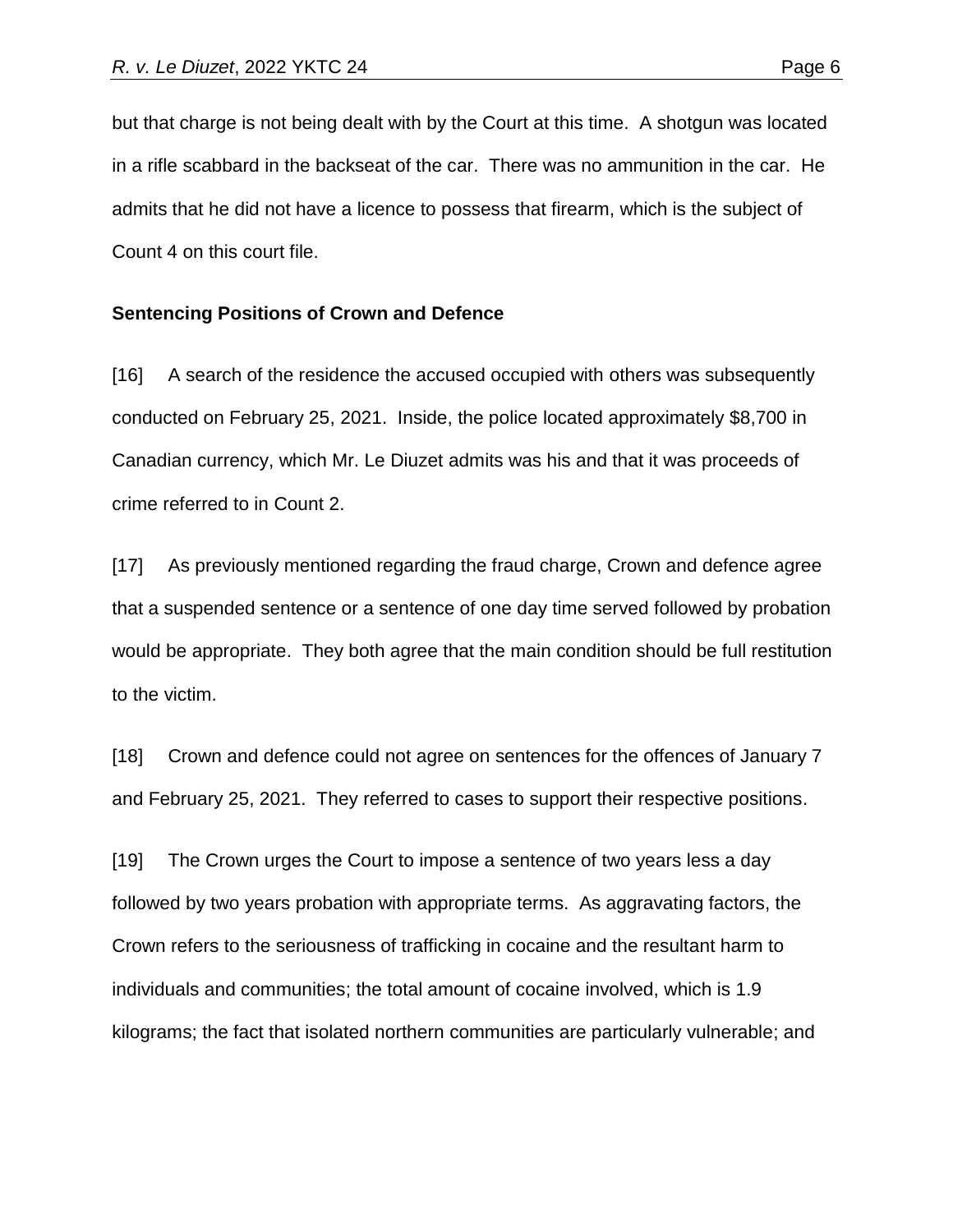the sophisticated circumstances of this case as demonstrated by the use of scales, score sheets, cutting agents, and the "dial-a-dope" features involved.

[20] Defence, on the other hand, argues that an appropriate sentence would be time served followed by probation of up to two years. Mr. Le Diuzet's counsel advises, and I accept, that the accused was on remand for 132 days as a result of these charges and with enhanced credit of 1.5 days for each day served, that is equal to 198 days. He states that Mr. Le Diuzet has been doing very well in the community in recent months, as shown in his favourable Pre-Sentence Report; a letter from his Bail Supervisor dated March 10, 2022; a report from the Assistant Program Manager for the Supervised Residential Housing and Reintegration Program ("SHARP"), where Mr. Le Diuzet currently resides; and letters of support from his current employer. As well, his parents have written a letter indicating their support of Mr. Le Diuzet.

[21] It is appropriate for me to consider the court-ordered conditions that he has been required to follow while on release in the community (see *R. v. Downes*, 79 O.R. (3d) 321 (C.A.), referred to me by defence counsel; *R. v. Nghiem*, 2009 BCCA 170; *R. v. L.I.,* 2017 BCCA 444; and *R. v. Lever*, 2014 SKCA 58).

[22] In Mr. Le Diuzet's case, his release conditions have been very stringent.

#### **Sentencing**

[23] It appears that Mr. Le Diuzet is doing his best to leave this dark chapter of his life behind and has full intentions to never get involved in the trafficking of illicit drugs again.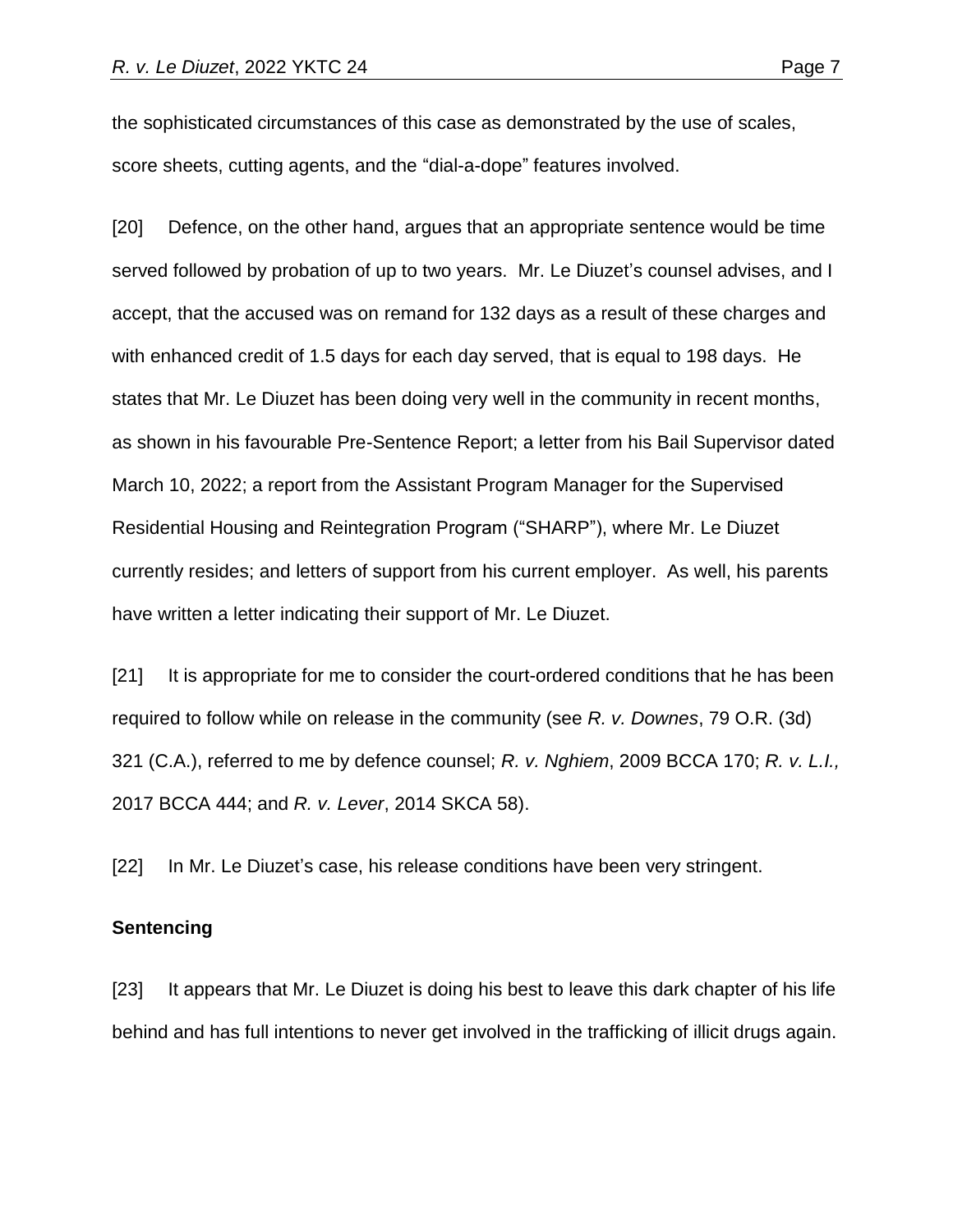[24] The Pre-Sentence Report indicates Mr. Le Diuzet is 33 years of age. He does not have a prior criminal record.

[25] Since his latest release from custody on August 3, 2021, Mr. Le Diuzet's Bail Supervisor reports that he has not breached any conditions of his release and there have been no known compliance issues. He has been residing at the Connective Support Society, previously known as the John Howard Society, at SHARP. The residence was, at one time, one of the custodial units at the Whitehorse Correctional Centre. The primary purpose of SHARP is to provide a structured and safe environment for men in the criminal justice system to reintegrate back into society. The Assistant Program Manager of SHARP has provided a letter, dated March 10, 2022, in which she writes that conditions in place for Mr. Le Diuzet include:

… being on 24-hour house confinement, meaning he only has allotted time in the community in which he requires written permission from his bail supervisor. At the beginning of Mr. Le Diuzet's transition, his time was limited to a few hours in a week. Other conditions imposed have also been no access to internet or use of phones unless under SHARP staff supervision. … It should be acknowledged that as he has positively progressed during his time at SHARP, Mr. Le Diuzet has earned more freedom within his bail order such as being permitted to maintain a fulltime job offsite and more time out in the community to attend to personal activities.

[26] Mr. Le Diuzet's Bail Supervisor also reports that he has been employed with Yukon Nissan since January 3, 2022, where he works Monday through Saturday from 7:30 a.m. to 5:00 p.m. The General Manager of that business and Mr. Le Diuzet's Supervisor have both provided letters stating that in his short time working there, his service has been exemplary. He was forthcoming with them about his outstanding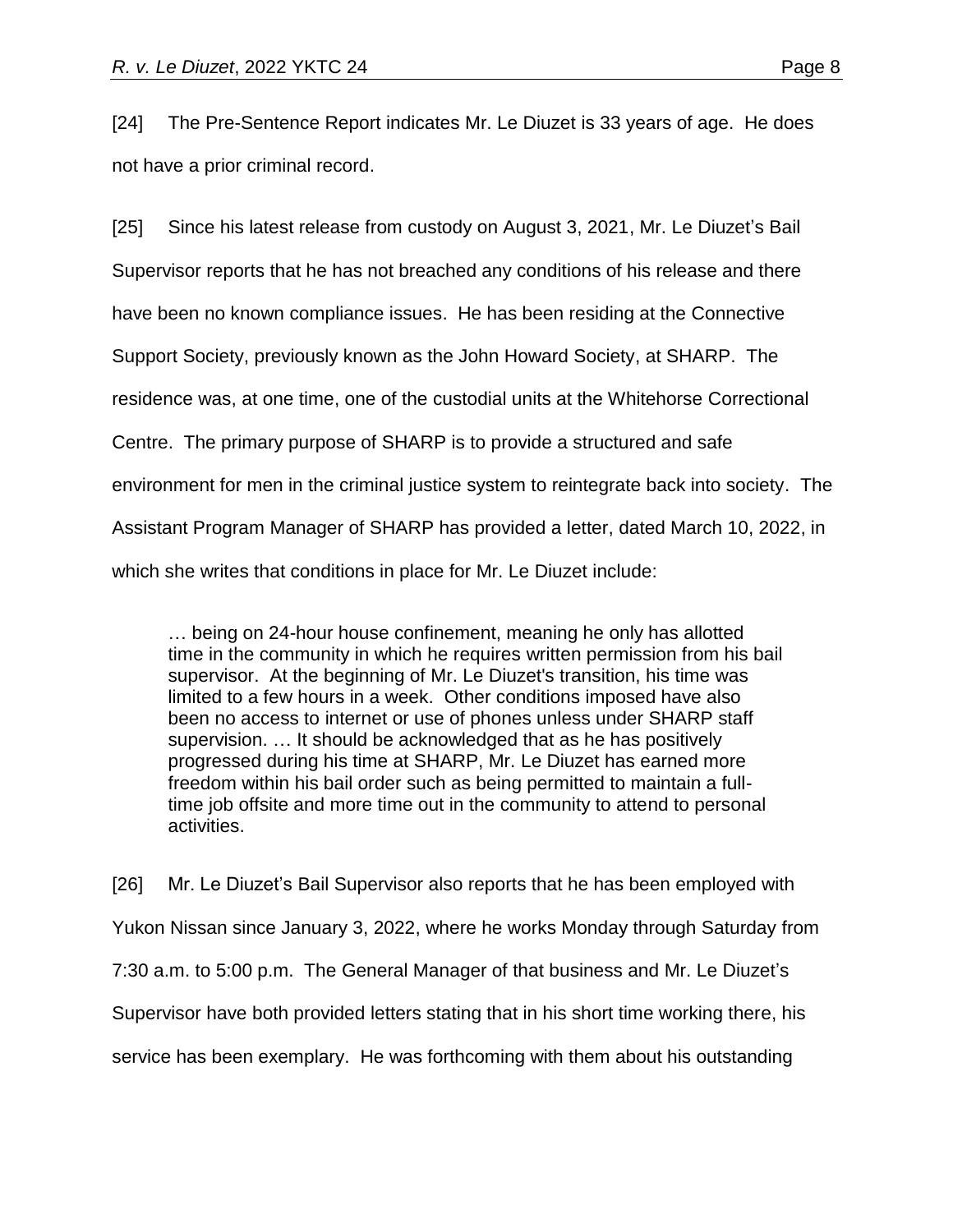charges. They speak about him having a successful, secure role with the company for years to come, should he desire that.

[27] Mr. Le Diuzet is well aware of the dangers of illicit drugs. In June 2020, his then girlfriend died of a fentanyl overdose while she was sleeping in a bed beside him.

[28] Cocaine is a dangerous and addictive drug, and the penalty for its possession for the purpose of trafficking is dealt with in s. 5(3) of the *Controlled Drugs and Substances Act*, S.C. 1996, c. 19 (the "*Act*"). It is an indictable offence and carries with it a potential term of life imprisonment. There is no minimum sentence however, unless it relates to or is for the benefit of a criminal organization.

[29] I consider it an aggravating factor that Mr. Le Diuzet was in constructive possession of cocaine which was seized from the youth. I take into consideration, however, that it appears the youth was more closely associated with one of the other occupants of the residence and that the Admission of Facts does not state that he was using this youth's services to distribute drugs.

[30] Crown and defence have filed materials and cases in support of their respective sentencing positions. I have reviewed them and many others in deciding on a suitable sentence for Mr. Le Diuzet.

[31] Cases referred to by the Crown are:

*R. v. Turner*, 2006 NWTSC 64;

*R. v. Carelse-Brown*, 2013 ONSC 7042;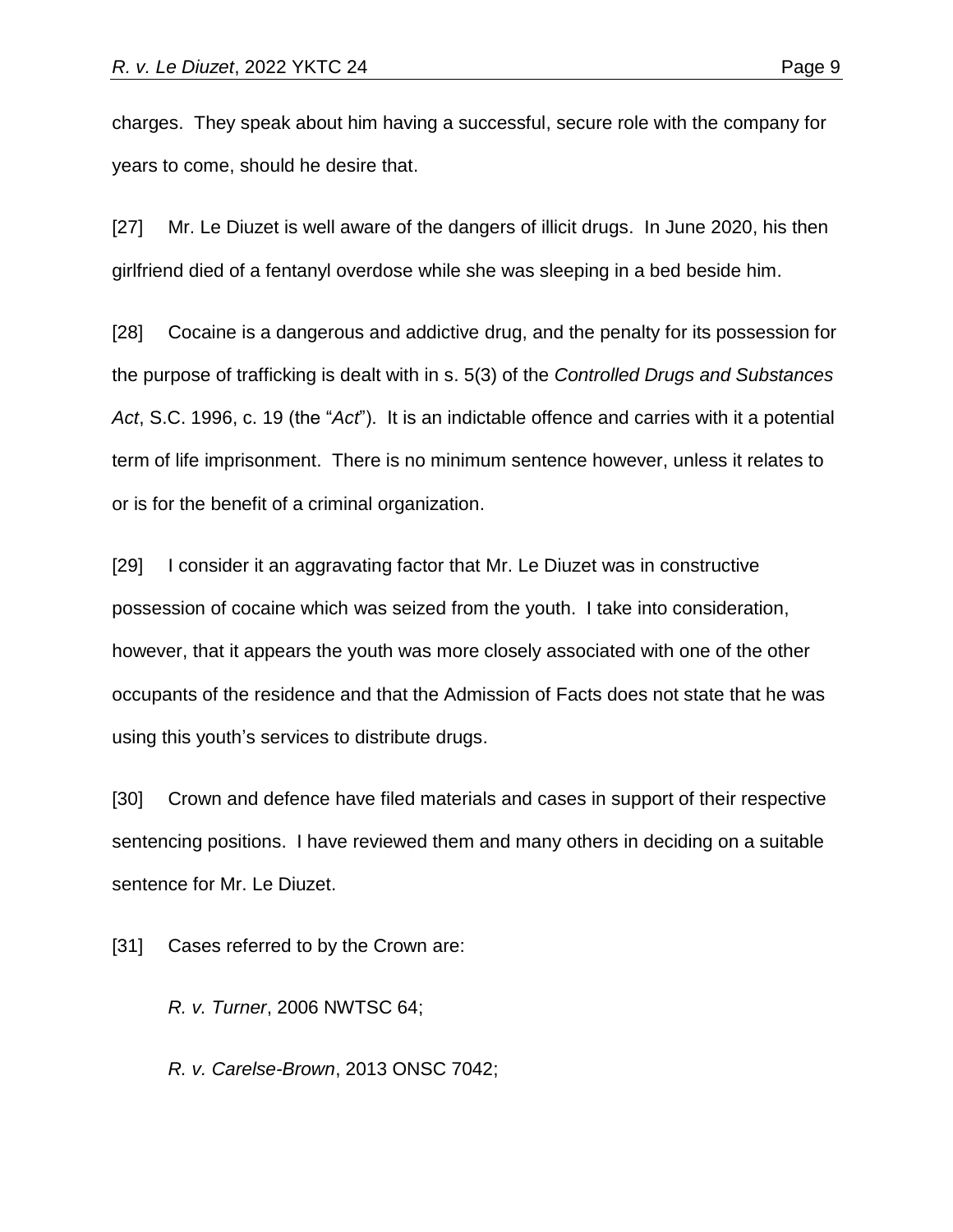*R. v. Kenyon*, 2008 CanLII 30304;

*R. v. Cole*, 2017 ONSC 138;

*R. v. Ceballos*, 2015 ONSC 720; and

*R. v. Lecompte*, 2012 ONSC 2170.

[32] Counsel for Mr. Le Diuzet argued that society's attitudes on illicit drugs and how to deal with offenders who may themselves be addicted have changed and this change has been reflected in reported cases from the Yukon and other Canadian jurisdictions.

[33] By way of example, he refers to:

*R. v. Aguilera Jimenez*, 2019 YKTC 42;

*R. v. Figueroa,* [2019] O.J. No. 5693 (ONCJ); and

*R. v. Ellis*, 2021 BCPC 280.

In these cases, as defence counsel points out, suspended sentences were imposed for trafficking of illicit drugs. Defence counsel also cites *R. v. Dodman*, 2021 ONCA 543, in support of his position that Mr. Le Diuzet's strict bail conditions are a factor the Court should consider in deciding an appropriate sentence.

[34] The purposes and principles of sentencing are outlined in s. 718 of the *Criminal Code*. I find that the primary purpose of sentencing Mr. Le Diuzet for possession for the purposes of trafficking cocaine on January 7, 2021, is to denounce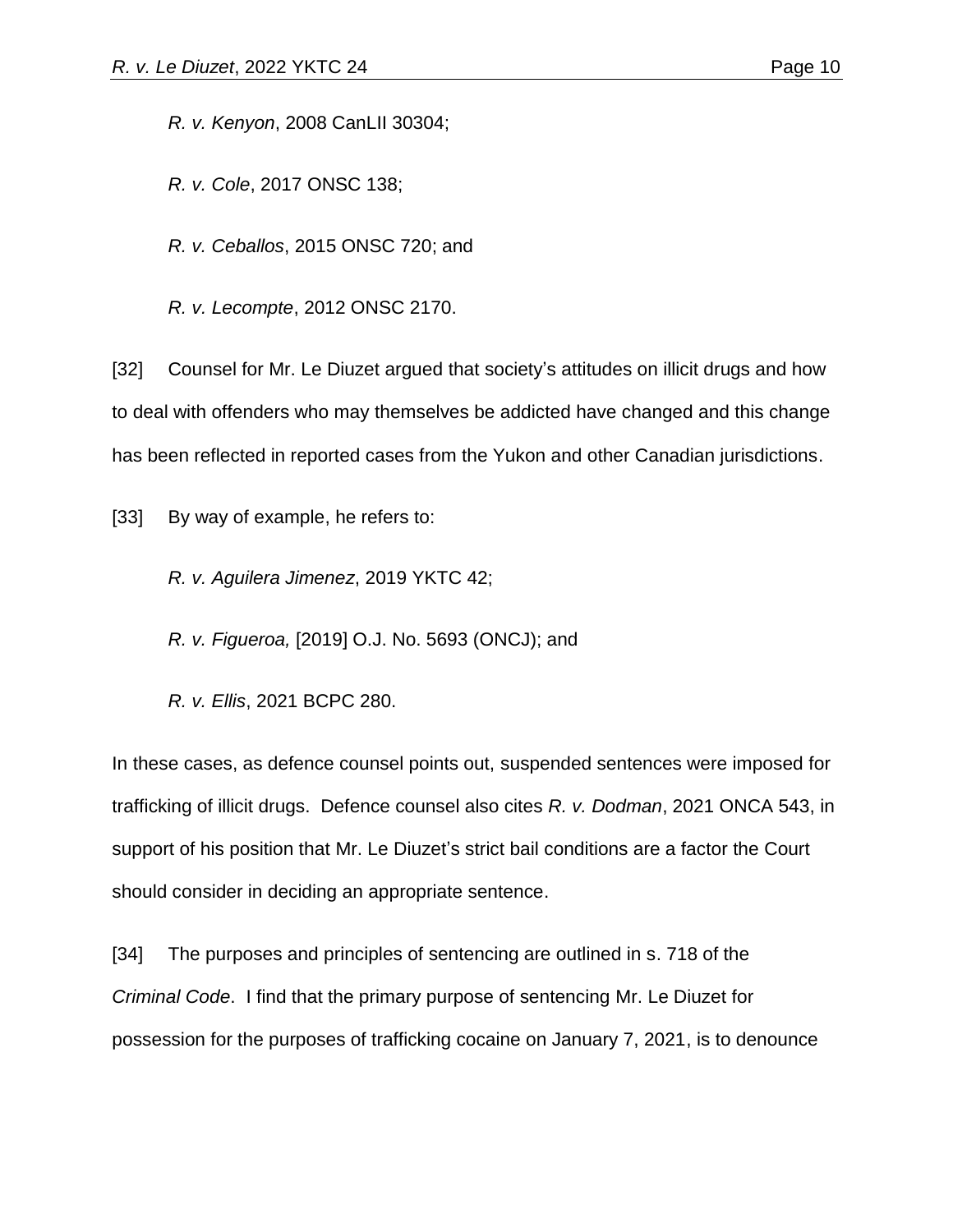his unlawful conduct and the harm it has done to victims and the community of

Whitehorse.

[35] Another purpose of today's sentence is to deter him and others from committing similar offences. These are also the principal purposes for sentencing him for possession of Canadian currency on February 25, 2021, knowing that it was obtained by trafficking in illegal drugs.

[36] Section 10 of the *Act* reads as follows:

10 (1) Without restricting the generality of the *Criminal Code*, the fundamental purpose of any sentence for an offence under this Part is to contribute to the respect for the law and the maintenance of a just, peaceful and safe society while encouraging rehabilitation, and treatment in appropriate circumstances, of offenders and acknowledging the harm done to victims and to the community.

[37] I am satisfied that a jail sentence is required and appropriate in this case. I am also satisfied that the serving of this sentence in the community would not endanger the safety of the community and would be consistent with the fundamental purposes of sentencing set out in s. 718 to 718.2 of the *Criminal Code*, as well as s. 10 of the *Act*. Section 5(1) of the *Act* is not one for which a conditional sentence of imprisonment is available; however, s. 354(1)(a) of the *Criminal Code* is.

*Sentence*

## Court File 21-00154

[38] The sentence for possession of the Canadian currency on February 25, 2021, and possession of the firearm is a sentence of 18 months' imprisonment concurrent on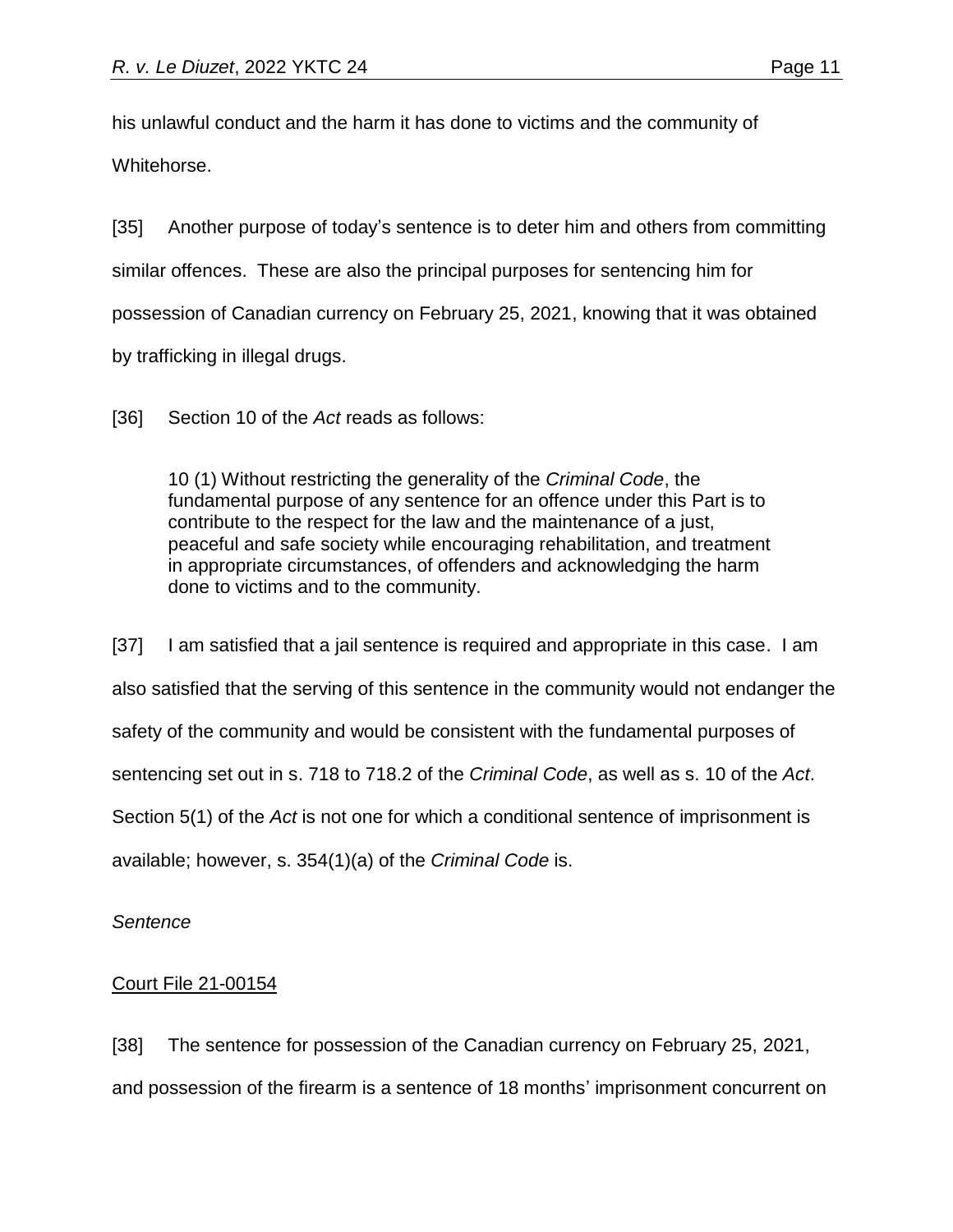each. However, due to the progress he has made following strict bail conditions, I am satisfied that the service of the sentence in the community would not endanger the safety of the community and would be consistent with the fundamental purpose and principles of sentencing set out in s. 718 to 718.2 of the *Criminal Code*. I therefore order that Mr. Le Diuzet serve an 18-month sentence in the community on a conditional sentence order.

- [39] The conditions of that order are that he:
	- 1. Keep the peace and be of good behaviour;
	- 2. Appear before the court when required to do so by the court;
	- 3. Report to a Supervisor at 301 Jarvis Street, Whitehorse, Yukon Territory, within two (2) working days, and thereafter, when required by the Supervisor and in the manner directed by the Supervisor;
	- 4. Remain within the jurisdiction of the court unless written permission to go outside of the jurisdiction is obtained from the court or the Supervisor;
	- 5. Notify the court or the Supervisor in advance of any change of name or address, and promptly notify the court or Supervisor of any change of your employment or occupation;
	- 6. Have no contact directly or indirectly or communication in any way with Christine Angelique Denechezhe, Havanna Papequash, Courtney Alfred, Paul Fraser, or Paul Middleton, and not be in their residences or yards;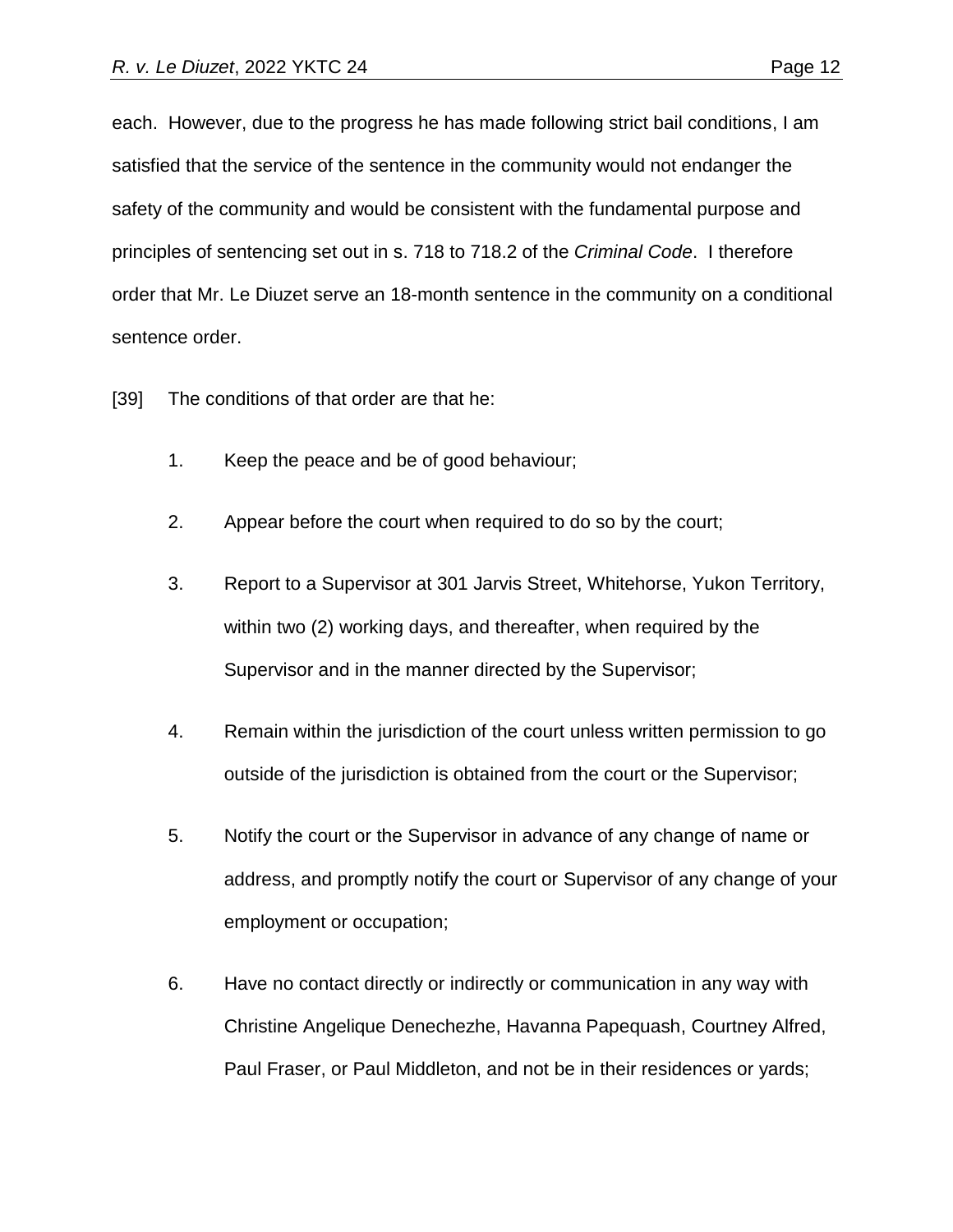- 7. Reside at Connective Support Society, and specifically at SHARP, 25 University Drive, Whitehorse, Yukon Territory, and abide by the rules of the approved residence and not change that residence without the prior written permission of your Supervisor;
- 8. At all times, remain inside your approved residence or on the property at Connective Support Society, and specifically at SHARP, except with the prior permission of your Supervisor or the court for the purposes of attending counselling, the Canada Games Centre, or other pro-social activities which are not to exceed two hours per day, except for the purposes of employment approved in advance by the court or your Supervisor.
- 9. Not possess any firearm, crossbow, prohibited weapon, restricted weapon, prohibited device, ammunition, prohibited ammunition, or explosive substance.
- 10. Not possess or use any cell phone, smart phone, other mobile electronic device, except with the prior written permission of your Supervisor or except while on the premises of SHARP or while at work at the business premises of Yukon Nissan; and
- 11. Disclose the record of cell phone communications to your Supervisor within a week of receipt of your monthly statement.
- [40] On this court file, 21-00154, I also make the following ancillary orders.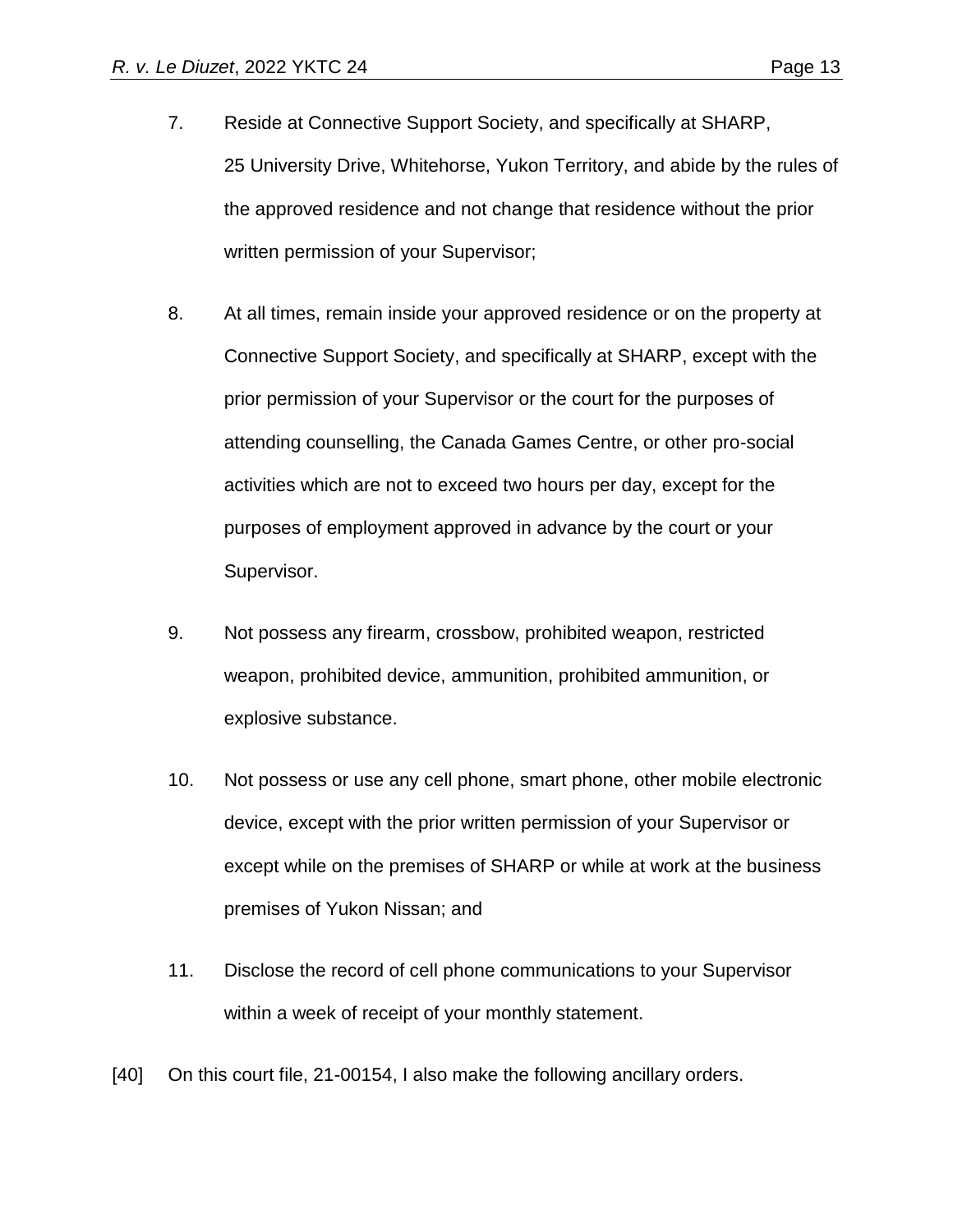[41] Pursuant to s. 110(1) of the *Criminal Code*, you are prohibited from possessing any firearm, crossbow, prohibited weapon, restricted weapon, prohibited device, ammunition, prohibited ammunition, or explosive substance, or all such things for a period of 10 years.

[42] Pursuant to s. 491(1)(b) of the *Criminal Code*, the shotgun seized and detained by the police is forfeited to Her Majesty and shall be disposed of as the Attorney General directs.

[43] Pursuant to the *Criminal Code* and the *Act*, appropriate authorities are authorized to take the number of bodily substances that are reasonably required for forensic DNA analysis. You are to report to the Whitehorse detachment of the RCMP by April 25, 2022 — in other words, within the next week — to provide these samples or to have them tell you when the samples are to be taken. This order is to remain in effect until executed.

[44] Pursuant to s. 16 of the *Act*, the property of Mr. Le Diuzet which was related to the commission of this offence and seized by the police is forfeited to Her Majesty in the right of Canada to be disposed of or otherwise dealt with in accordance with the law by the member of the Queen's Privy Council for Canada as designated by the Governor in Council for that purpose. To be clear, this includes the estimated \$8,700 seized by the RCMP on or about February 26, 2021, as stated at page 19, at para. 121, of the Admission of Facts.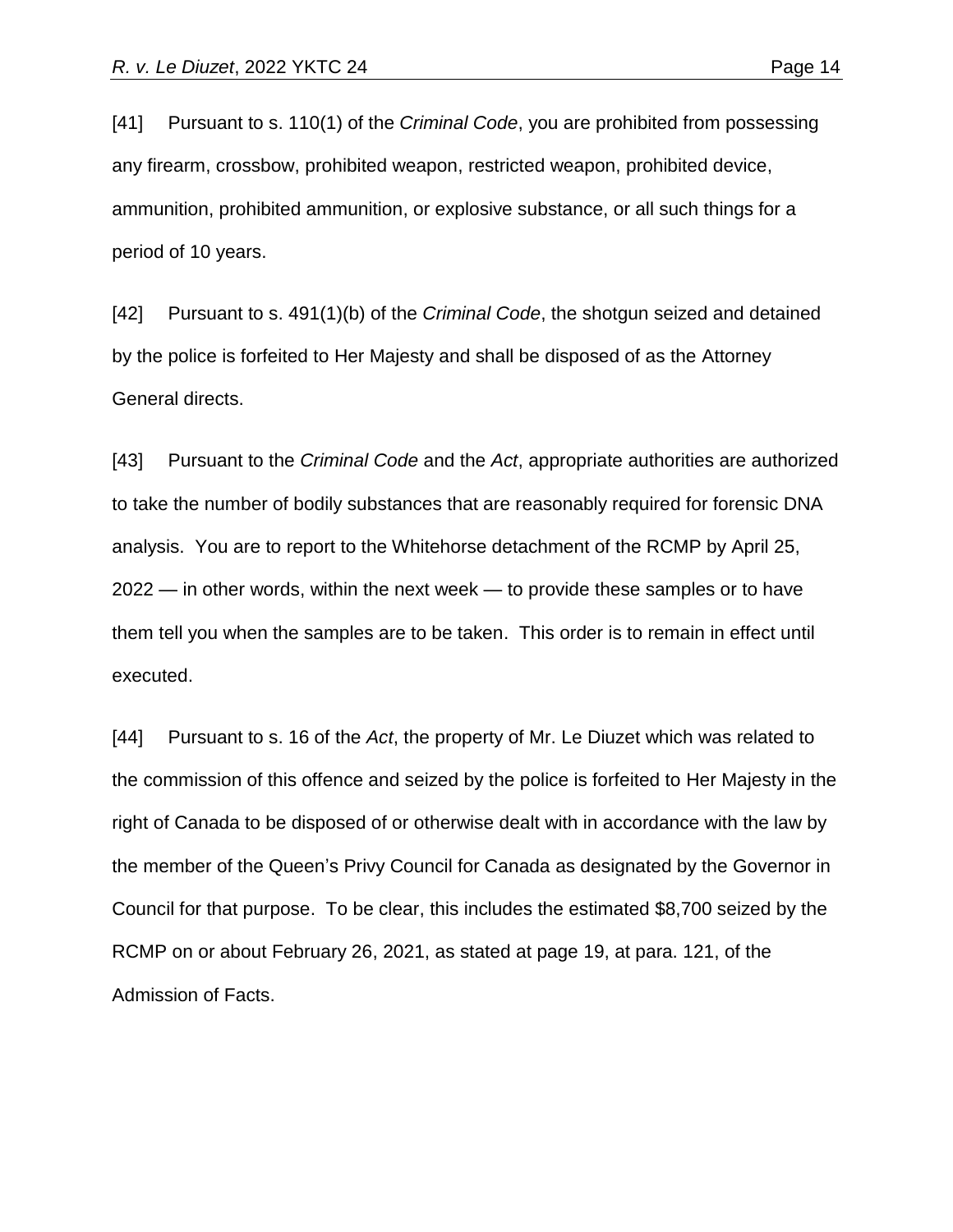## Court File 21-00171

[45] The sentence for possessing cocaine for the purposes of trafficking contrary to s. 5(1) of the *Act* is 198 days time served plus a term of probation of two years, which begins today.

[46] The conditions of the probation order will mirror many of the conditions on his conditional sentence order. They are as follows, that you:

- 1. Keep the peace and be of good behaviour;
- 2. Appear before the court when required to do so by the court;
- 3. Report to a Probation Officer at 301 Jarvis Street, Whitehorse, Yukon Territory, within two (2) working days, and thereafter, when required and in the manner required by the Probation Officer;
- 4. Remain within the jurisdiction of the court unless written permission to go outside of the jurisdiction is obtained from the court or the Probation Officer;
- 5. Notify the court or the Probation Officer in advance of any change of name or address, and promptly notify the court or Probation Officer of any change of your employment or occupation;
- 6. Have no contact directly or indirectly or communication in any way with Christine Angelique Denechezhe, Havanna Papequash, Courtney Alfred, Paul Fraser, or Paul Middleton, and not be in their residences or yards;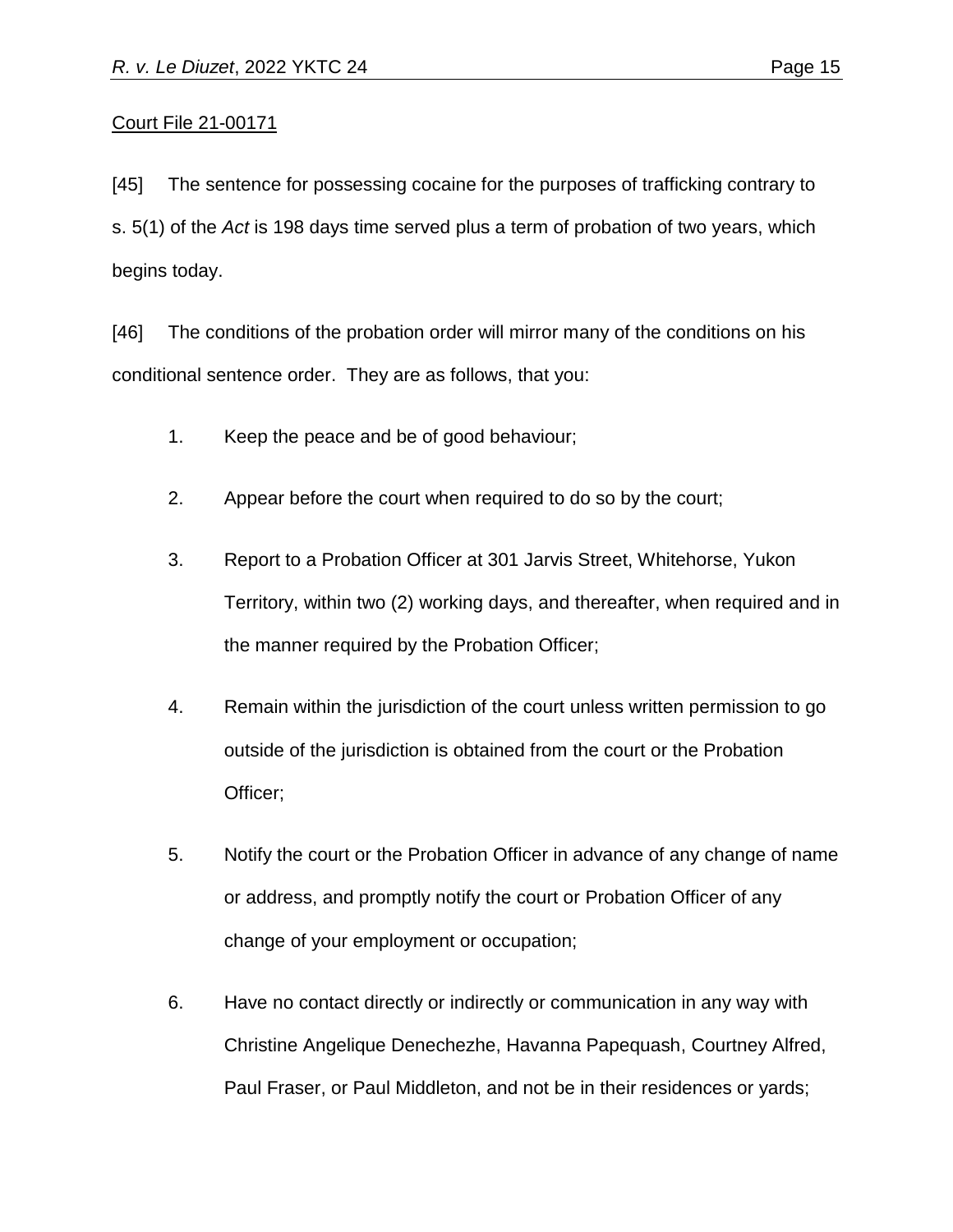- 7. Reside at Connective Support Society, and specifically at SHARP, 25 University Drive, Whitehorse, Yukon Territory, and abide by the rules of the approved residence and not change that residence without the prior written permission of your Probation Officer;
- 8. At all times, remain inside your approved residence or on the property at Connective Support Society, and specifically at SHARP, except with the prior permission of your Probation Officer or the court for the purposes of attending counselling, the Canada Games Centre, or other pro-social activities which are not to exceed two hours per day, except for the purposes of employment approved in advance by the court or your Probation Officer;
- 9. Not possess any firearm, crossbow, prohibited weapon, restricted weapon, prohibited device, ammunition, prohibited ammunition, or explosive substance;
- 10. Not possess or use any cell phone, smart phone, other mobile electronic device, except with the prior written permission of your Probation Officer or except while on the premises of SHARP or while at work at the business premises of Yukon Nissan;
- 11. Disclose the record of cell phone communications to your Probation Officer within a week of receipt of your monthly statement; and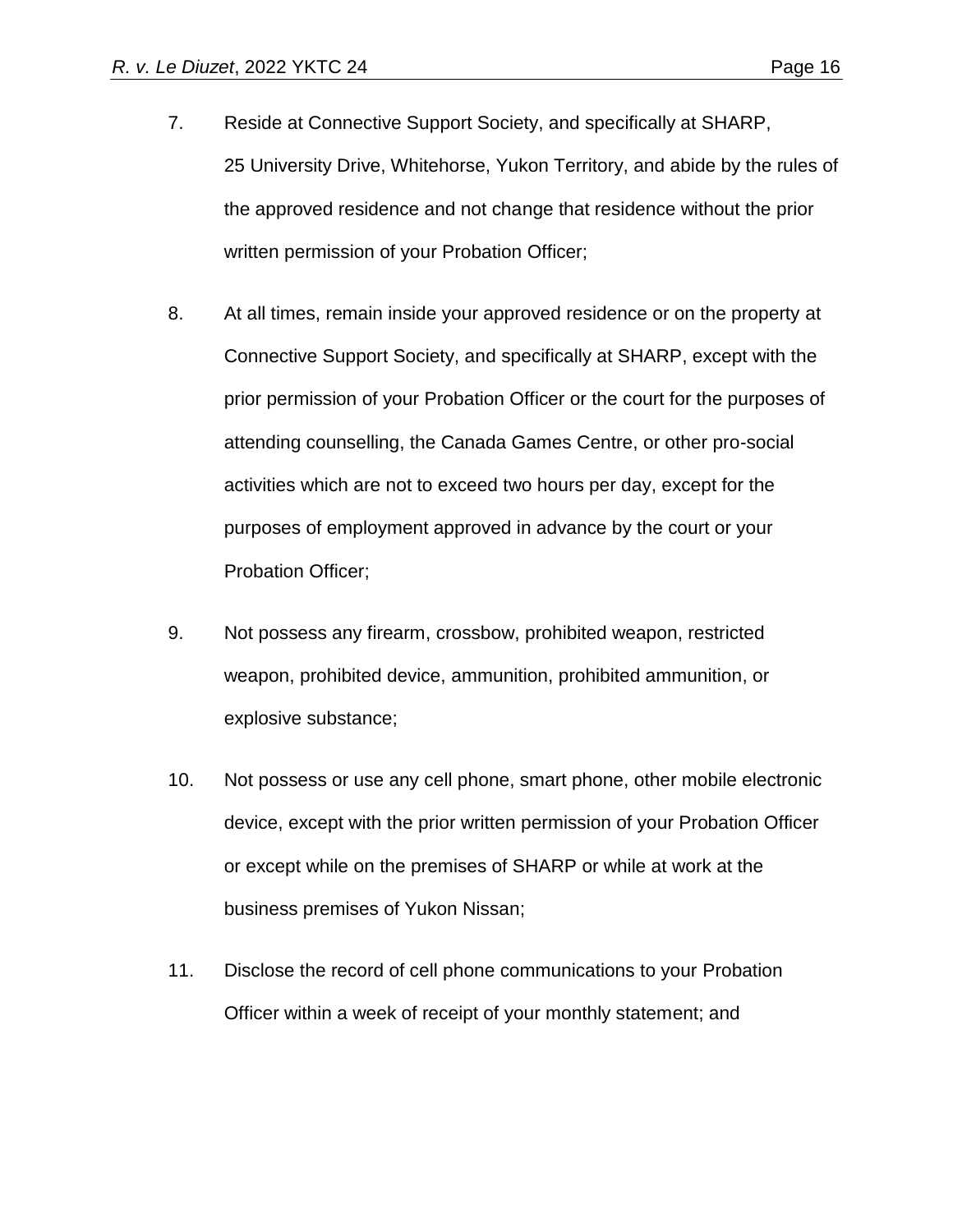12. Attend and actively participate in all assessment and counselling programs as directed by your Probation Officer, and complete them to the satisfaction of your Probation Officer, for substance abuse and provide consent to release information to your Probation Officer regarding your participation in any programs you have been directed to do pursuant to this condition.

[47] The ancillary conditions that I imposed on the previous court file also apply to this one. Just to be clear, I will repeat them.

[48] Pursuant to the *Criminal Code* and the *Act*, appropriate authorities are authorized to take the number of bodily substances that are reasonably required for forensic DNA analysis. You are to report to the Whitehorse detachment of the RCMP by April 25, 2022, to provide those samples or to have them tell you when the samples are to be taken. This order is to remain in effect until executed.

[49] Pursuant to s. 16 of the *Act*, the property of Mr. Le Diuzet which was related to the commission of these offences is forfeited to Her Majesty in the right of Canada to be disposed of or otherwise dealt with in accordance with the law by the member of the Queen's Privy Council for Canada as designated by the Governor in Council for that purpose.

#### Court File 20-11032

[50] On this offence of fraud, I suspend the passing of sentence and place Mr. Le Diuzet on probation for a period of two years to pay Northern Industrial Sales of